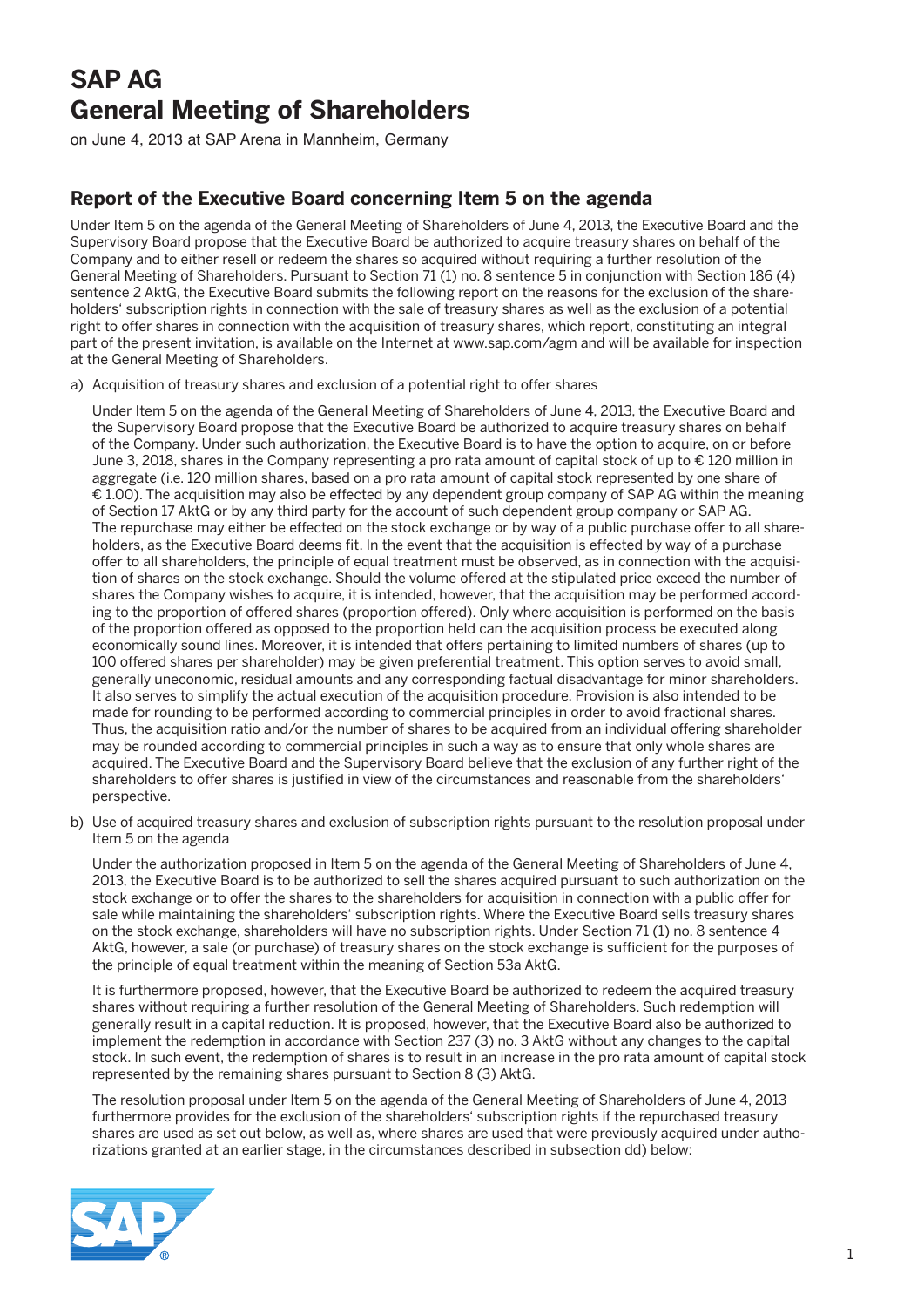aa) Sale against cash payment at a price not substantially below the trading price

 It is proposed that the Executive Board be authorized, subject to the consent of the Supervisory Board, to sell acquired treasury shares which account for a portion of up to 10% of the capital stock in aggregate other than on the stock exchange or by way of an offer for sale addressed to all shareholders against payment in cash at a price which is not substantially below the trading price of the Company's share on the Frankfurt Stock Exchange on the five trading days preceding the final determination of the selling price by the Executive Board, calculated on the basis of the arithmetic mean of the closing auction prices of the SAP share in the XETRA trading system (or any successor system) (subsection e) of the resolution proposal). The shareholders' subscription rights are to be excluded in respect of these shares. The statutory basis of this so-called simplified exclusion of shareholders' subscription rights is Section 71 (1) no. 8 sentence 5 in conjunction with Section 186 (3) sentence 4 AktG. A possible deduction from the relevant trading price will presumably not exceed 3%, and in no event 5%, of the trading price.

 This option to exclude the shareholders' subscription rights as provided for in Section 186 (3) sentence 4 AktG will enable the Company to quickly, flexibly and cost-effectively exploit opportunities arising as a result of prevailing stock exchange conditions. The sales proceeds that can be realized by fixing a price that is close to market will as a rule result in a significantly higher inflow of funds per share than in the case of a placement of shares with subscription rights, thus ensuring the highest possible inflow of equity. By avoiding the time-consuming and expensive handling of subscription rights, the Company will furthermore be able to meet its equity requirements quickly when market opportunities arise at short notice. Section 186 (2) sentence 2 AktG allows the subscription price to be published three days prior to the expiration of the subscription period at the latest. However, in light of the volatility in the stock markets, this still involves a market risk, in particular a price change risk, for several days, which may lead to safety margins being deducted when the selling price is determined and, therefore, to conditions which are not close to market. In addition, if the Company granted subscription rights, it would not be in a position to react quickly to favorable market conditions due to the length of the subscription period. Authorized Capital II as resolved on by the General Meeting of Shareholders of June 8, 2010 under Item 9 subsection c) on the agenda of that meeting also serves this purpose. However, the intention is to enable the Company to achieve this purpose after a repurchase of treasury shares, where appropriate, without having to perform a capital increase, which would require more time and effort especially due to the fact that such increase must be entered in the commercial register.

 In order to comply with the limit applicable to the simplified exclusion of the shareholders' subscription rights as provided for in Section 186 (3) sentence 4 AktG of 10% of the capital stock, the authorization to dispose of acquired treasury shares subject to the simplified exclusion of the shareholders' subscription rights is limited to shares representing a pro rata amount of 10% of the Company's capital stock. For the purpose of calculating the 10% threshold, the lower of the amount of capital stock existing at the time the resolution concerning the authorization is adopted by the General Meeting of Shareholders of June 4, 2013 or the amount of capital stock existing at the time the authorization is exercised is to be relevant. The resolution proposal also provides for a deduction clause, pursuant to which the authorization volume will be reduced to the extent that other authorizations concerning the simplified exclusion of shareholders' subscription rights are exercised from the date of the General Meeting of Shareholders. This is to ensure that the 10% threshold stipulated in Section 186 (3) sentence 4 AktG is observed, taking into account all authorizations providing for the option to exclude subscription rights in accordance with Section 186 (3) sentence 4 AktG, whether applied directly, analogously or *mutatis mutandis*.

 In light of the stated reasons, the proposed authorization to use treasury shares and the exclusion of subscription rights is in the interests of the Company and its shareholders. Since the selling price for treasury shares to be granted will have to be determined by reference to the trading price and the volume of the authorization is limited, the interests of the shareholders are adequately protected. Shareholders wishing to maintain their participation ratios can do so by acquiring additional shares on the stock exchange. The portion of freely floating shares of the Company is approximately 74.4%. In the 2012 calendar year, the entire volume of trading in SAP shares in XETRA trading alone amounted to more than 69% of the Company's capital stock.

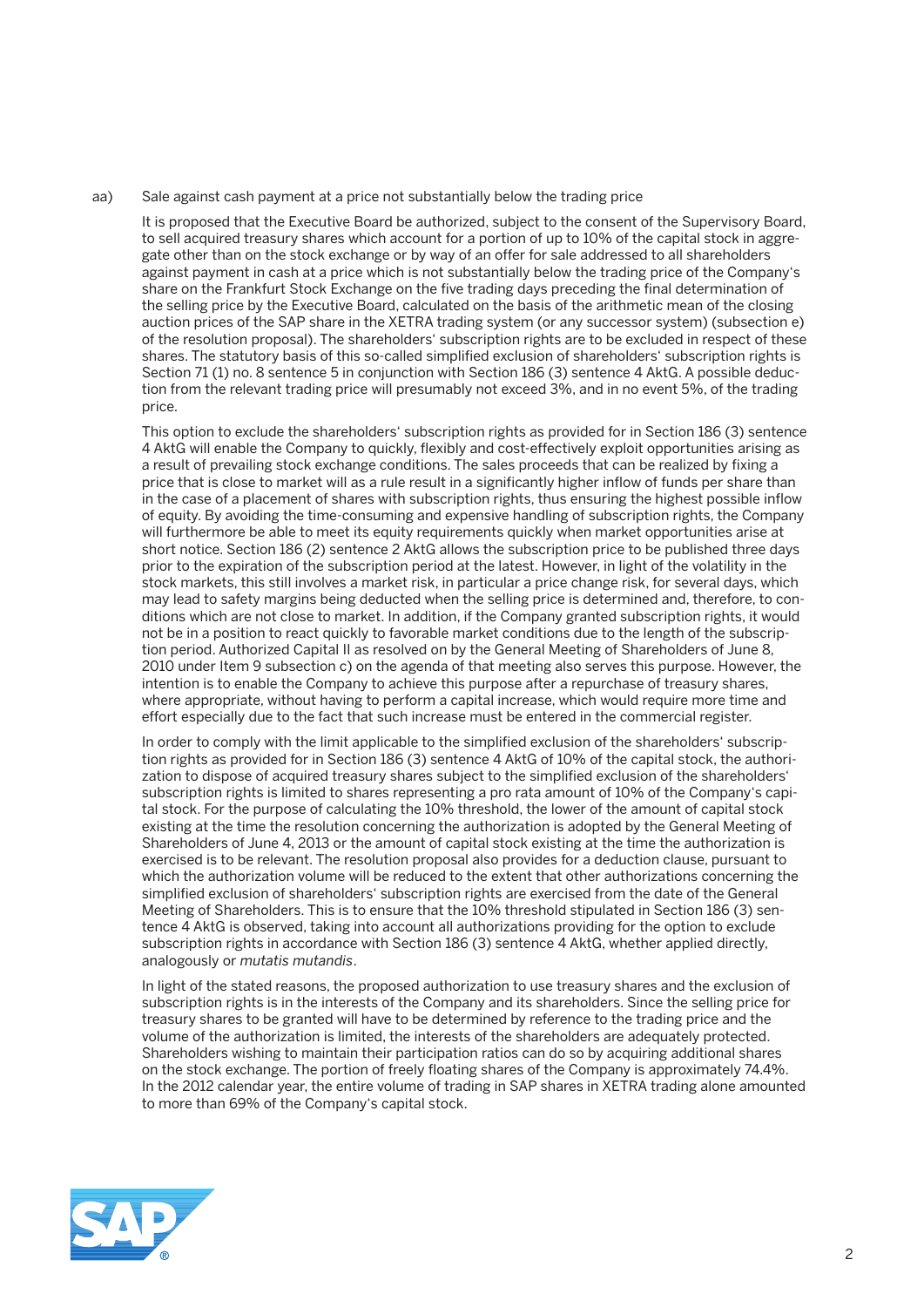bb) Sale in connection with mergers with other enterprises or acquisitions of enterprises

 It is further proposed that the Executive Board be authorized, subject to the consent of the Supervisory Board, to transfer the acquired treasury shares to third parties as consideration in connection with mergers with other enterprises or acquisitions of enterprises or parts thereof or interests therein (subsection f) of the resolution proposal). In this context, it is proposed that the shareholders' subscription rights be equally excluded.

SAP AG has to cope with global competition. The Company must always be in a position to act promptly and flexibly in the national and international markets in the interests of its shareholders. This also includes the option to acquire enterprises or parts thereof or interests therein with a view to enhancing the Company's competitive position or to merge with other enterprises. In individual cases, the best possible way of implementing this option in the interests of the shareholders and the Company may consist in merging with another enterprise or acquiring an enterprise or parts thereof or interests therein by way of granting shares in the acquiring company. Practical experience shows that the shareholders of companies that are attractive acquisition targets frequently request the delivery of shares in the acquiring company as consideration for the respective sale. In order to be in a position to also acquire such companies, SAP AG must be able to grant treasury shares as consideration. Authorized Capital II as resolved on by the General Meeting of Shareholders of June 8, 2010 under Item 9 subsection c) on the agenda of that meeting also serves this purpose. However, the intention is to enable the Company to achieve this purpose after a repurchase of treasury shares, where appropriate, without having to perform a capital increase, which would require more time and effort especially due to the fact that such increase must be entered in the commercial register.

 By contrast, if shareholders' subscription rights were to be maintained, mergers with other enterprises or acquisitions of enterprises or parts thereof or interests therein in return for the granting of acquired treasury shares would be impossible, rendering the associated benefits for the Company and its shareholders unattainable.

 The Company is currently not contemplating any specific merger or acquisition in respect of which it intends to make use of this option. Should any specific opportunities open up with regard to mergers with other enterprises or acquisitions of enterprises or parts thereof or interests therein, the Executive Board will carefully assess in each individual case whether or not to exercise the authorization concerning the granting of treasury shares. The Executive Board will do so only if it arrives at the conclusion that the relevant merger or the acquisition of the relevant enterprise, part thereof or interest therein in return for the granting of SAP shares is in the best interests of the Company. The same applies with regard to the consent of the Supervisory Board, which is required under the resolution proposal. The Executive Board will report on the details in connection with the exercise of the authorization to the General Meeting of Shareholders next following any merger or acquisition in return for the granting of SAP shares.

cc) Servicing of conversion or option rights under convertible and/or warrant-linked bonds

 It is also proposed that the Executive Board, subject to the consent of the Supervisory Board, be authorized to use treasury shares, subject to an exclusion of the shareholders' subscription rights, for the purpose of servicing conversion or option rights under convertible or warrant-linked bonds issued by the Company under the authorizations granted by the resolutions relating to Item 7 on the agenda of the General Meeting of Shareholders of May 25, 2011, subsection a), and to transfer such shares to the holders of the conversion or option rights in accordance with the relevant terms and conditions determined in the aforementioned resolutions of the General Meeting of Shareholders (subsection h) of the resolution proposal). The transfer of treasury shares for the purpose of servicing these conversion or option rights instead of using the contingent capital will in particular help to prevent any dilutive effects which might otherwise occur. The exclusion of the shareholders' subscription rights is therefore also in the interests of the existing shareholders.

 The authorizing resolution adopted by the General Meeting of Shareholders of May 25, 2011 is available for inspection at the commercial register of the Local Court of Mannheim as part of the notarial record of this General Meeting of Shareholders. It is also available on the Internet at www.sap.com/ agm and will be available for inspection at the General Meeting of Shareholders. The contents of the authorizing resolution are further set out in the invitation to the annual General Meeting of Shareholders of May 25, 2011, which was published in the (electronic) German Federal Gazette on April 15, 2011.

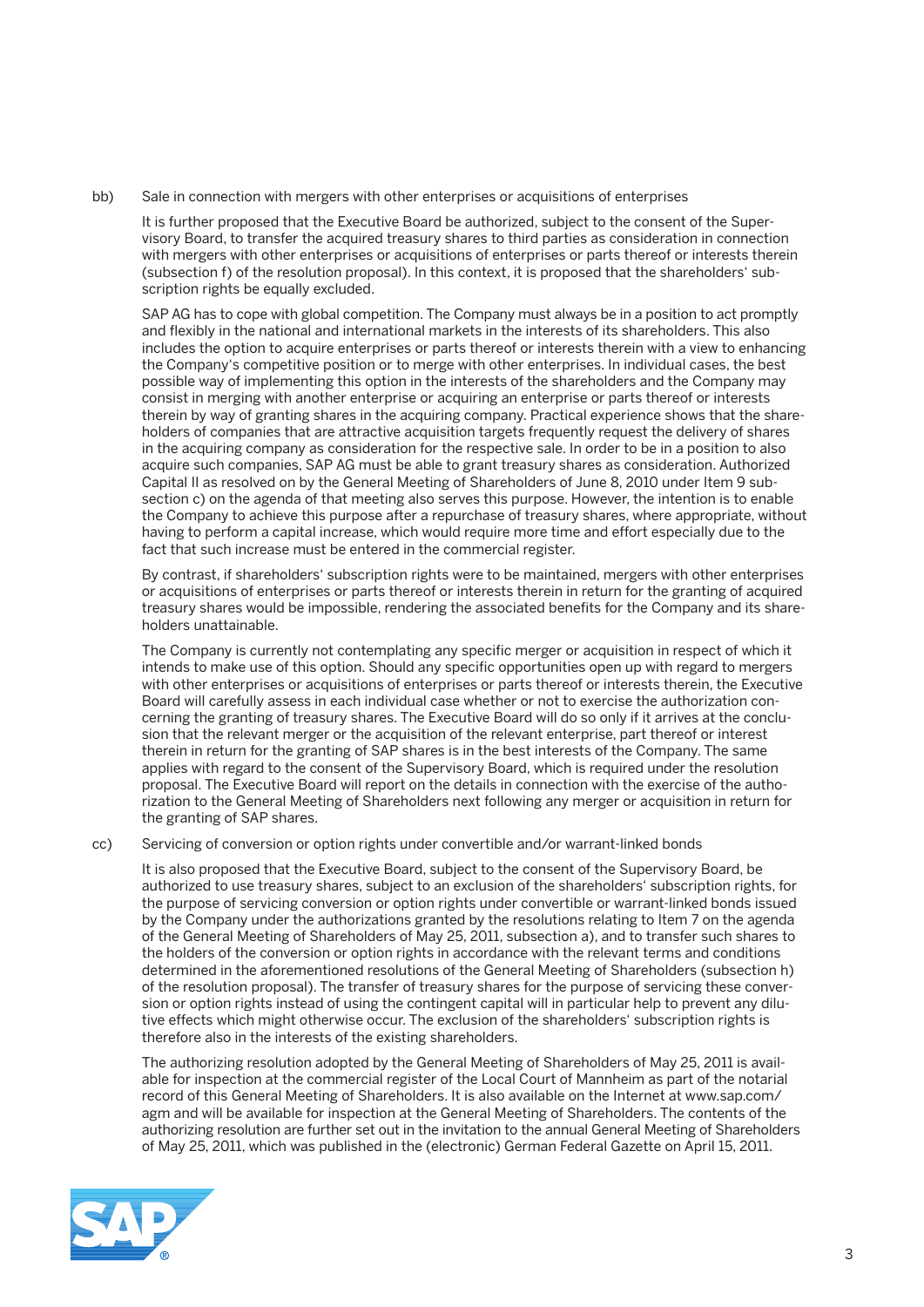dd) Offer or promise and/or transfer of shares to employees of the Company and its downstream affiliates as well as to members of the managing bodies of its downstream affiliates

 It is also proposed that the Executive Board be authorized to offer for acquisition or to promise and/or transfer treasury shares to employees of the Company and its downstream affiliates (i.e. as employee shares (Belegschaftsaktien)) as well as to members of the managing bodies of its downstream affiliates, subject to an exclusion of the shareholders' subscription rights (subsection i) of the resolution proposal).

 In the past, SAP AG already established various share-based participation programs to allow its executive staff and employees to participate in the success and the increase in the corporate value of SAP AG. The aim of any such share-based employee participation program which combines a long-term effect with a certain risk always is to create a specific incentive to achieve a sustainable increase in the corporate value of SAP AG, to strengthen the identification with and bond to the companies of the SAP group by rewarding the willingness to stay with the SAP group in the longer term, and to help develop a real and sustainable culture of employee shareholdership. The intention is to enable SAP AG to promote employee participation in the Company by granting employee shares. The granting of such employee shares serves to improve employee integration, increase the willingness to take on responsibility and strengthen the bond between the employees and their employer. The issuance of employee shares is therefore in the interests of the Company and its shareholders. This approach is promoted by the legislator, who has provided for various ways to support companies in issuing such shares. However, shares are to be offered not only to employees of SAP AG and its downstream affiliates but also to members of the managing bodies of downstream affiliates. These executive staff have a material influence on the development of the SAP group and SAP AG. It is important therefore to offer them, too, a strong incentive to contribute to a sustainable increase in the corporate value of SAP AG and to strengthen their identification with and bond to the companies of the SAP group by rewarding their willingness to stay with the SAP group in the longer term.

 By issuing shares to employees and members of the managing bodies of downstream affiliates, the Company is in a position to offer a long-term incentive that reflects not only positive but also negative developments. By providing for a lock-up period of several years when granting such shares, or offering certain incentives to hold the shares over a certain period of time, the Company has a tool not only for granting a bonus but also for deducting a "malus" where developments have been negative. With this instrument, the willingness of employees and executive staff to take on commercial responsibility can thus be increased, which is in the interests of the Company and its shareholders. The shares may be granted for free or on other special conditions.

 Besides granting the shares directly, it is intended that the acquired shares may also be transferred to a bank or other entity meeting the requirements of Section 186 (5) sentence 1 AktG which subscribes the shares subject to an undertaking to offer for acquisition or to promise and/or transfer them exclusively to employees of the Company and its downstream affiliates or to members of the managing bodies of downstream affiliates. This process can serve to facilitate the handling, for example by entrusting it to a bank to the greatest extent possible.

 Moreover, it is intended that the shares may also be procured by a bank or other entity meeting the requirements of Section 186 (5) sentence 1 AktG by way of securities loans, with the acquired treasury shares being used to redeem such securities loans. Procuring the shares by way of securities loans also serves to facilitate the handling. Accordingly, the acquired shares are to be used not only for the purpose of granting them directly or indirectly to employees of SAP AG and its downstream affiliates as well as to members of the managing bodies of downstream affiliates but also for the purpose of satisfying the claims of lenders for the redemption of loans. In terms of the economic result, the shares are used in this case, too, for the purpose of granting them to employees of SAP AG and its downstream affiliates as well as to members of the managing bodies of downstream affiliates.

 It is also intended that the Company continues to be able to use treasury shares under the so-called SAP Share Matching Plan that has been in existence since 2010. Executive staff and employees of SAP AG and its downstream affiliates as well as members of the managing bodies of downstream affiliates may participate in this Share Matching Plan. New tranches may be issued each year on the basis of the Share Matching Plan (plan tranches), and offers for the purchase of SAP shares are made for each plan tranche. Under the Share Matching Plan, SAP AG and its affiliates have the option of offering their